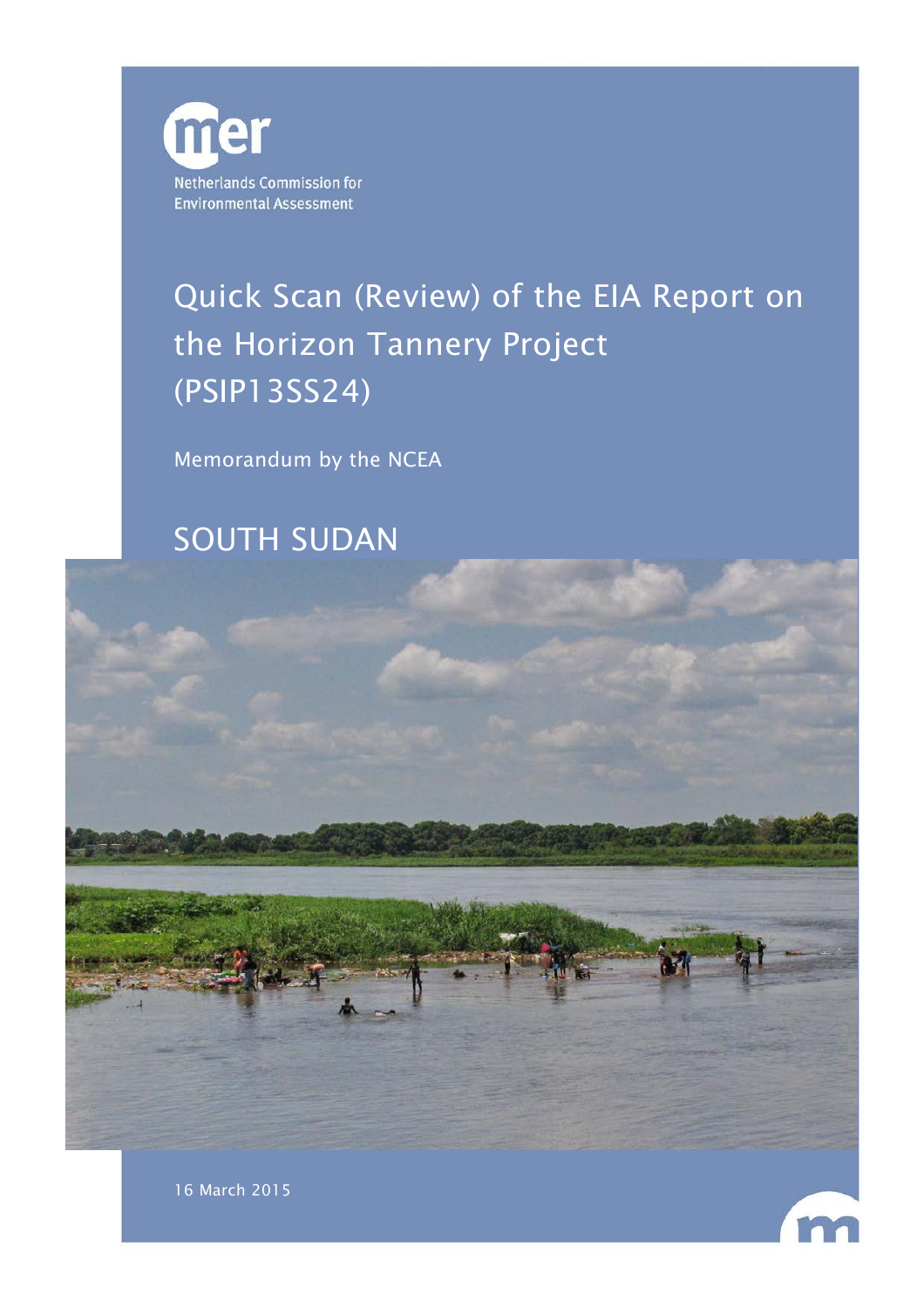# Advice of the Secretariat

| To        | <b>RVO</b>                                                                                                                                 |
|-----------|--------------------------------------------------------------------------------------------------------------------------------------------|
| Attn.     | Mr Herman van Wissen                                                                                                                       |
| <b>CC</b> | Mr Michel Ridder                                                                                                                           |
| From      | the Netherlands Commission for Environmental Assessment (NCEA)                                                                             |
| Date      | 16 March 2015                                                                                                                              |
| Subject   | Quick Scan (Review) of the EIA Report on the Horizon Tannery Project<br>(PSIP13SS24) in South Sudan, no date                               |
|           | By: the Secretariat of the Netherlands Commission for Environmental<br>Assessment - Mr Reinoud Post, Ms Ineke Steinhauer, Mrs Bobbi Schijf |
|           | Advice 2015-06                                                                                                                             |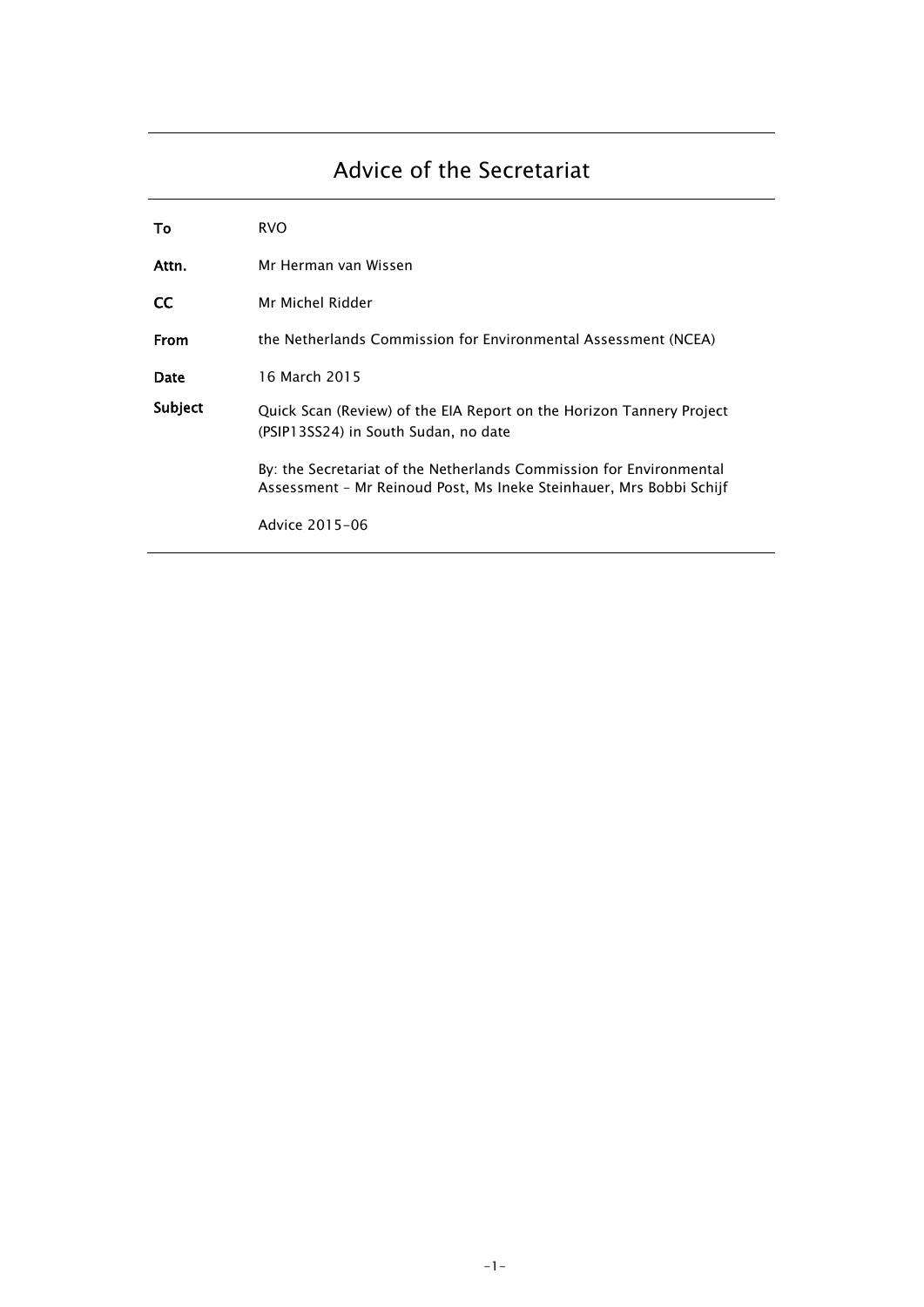### Table of Contents

| 2. |  |
|----|--|
|    |  |
| 3. |  |
|    |  |
|    |  |
|    |  |
|    |  |
|    |  |
|    |  |
|    |  |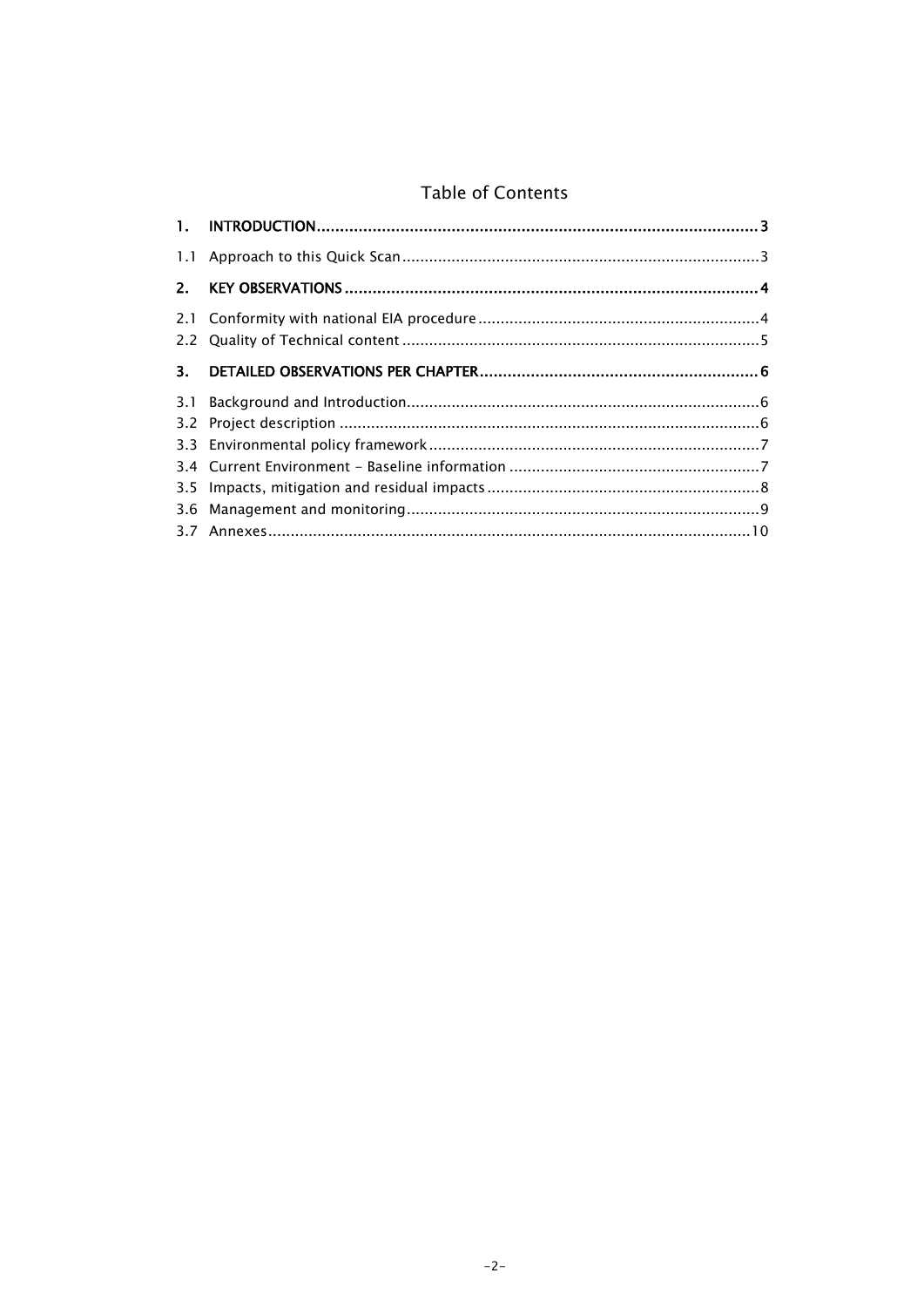## 1. Introduction

An EIA has been prepared for a proposed tannery in South Sudan. The tannery will be a collaboration between an Ethiopian partner and a South Sudanese company. The project has been selected to receive subsidy under the Private Sector Investment programme (PSI). The RVO, who manages the PSI portfolio, has requested that the Netherlands Commission for Environmental Assessment (NCEA) review the EIA report.

The project, Horizan Juba Tannery, is proposed by Modjo Tannery from Ethiopia together with Yabsera from Juba. The proposed project is an export tannery, to operate according to international standards, with a capacity to produce 2000 skins of wet blue (semi- processed) leather per day, from 5 tons of raw material. The company will employ 120 members of staff, mostly from the local communities.

The NCEAs review of the EIA report will inform the RVO decision on the extent to which the project developers are meeting the subsidy conditions. One of the conditions that needs to be met before May 31, 2015, and before project implementation can start, is the following: "Positive outcome of the Final Report on the Environmental and Social Impact Assessment (ESIA)". The relevant RVO letter to the developer also specifies that the EIA report needs to be delivered together with the license/permit of the local environmental authorities.

Aside from informing RVO decision-making, this EIA review advice can also be used in decision-making by the local authoritries on (environmental) permitting. The advice is also intended to help to come to a better project design, and more local support for the project.

#### 1.1 Approach to this Quick Scan

The NCEA has been asked by the RVO to review the EIA report. The NCEA does not express an opinion on the project itself, but focuses on the quality and completeness of the EIA. Given the short time available, the NCEA has limited itself to a Quick Scan of the EIA. In this quick scan review we have concentrated on the legislative and procedural requirements for environmental assessment of the proposed activity and how these can most effectively be met. Usually, the NCEA also checks against Terms of Reference for the EIA report, but in this case these do not seem to have been prepared.

This advice is a so-called NCEA 'Advice of the secretariat', for which no external expertise was engaged. Note that this advice therefore does not constitute an in-depth technical review of the EIA report contents. The advice depends on the knowlegde available at NCEA's secretariat on:

- the nature and scale of the proposed interventions and potential impacts;
- general knowledge of the areas where the interventions would take place;
- experience from similar projects in the (far) past, notably EIA reports for tanneries in Pakistan;
- sector specific guidelines:
	- o The NCEA notes that Ethiopia has developed a draft guidance for EIA for tanneries (April 2005), which can be accessed here: [http://www.epa.gov.et/Download/Guidelines/Tannery%202007%20fina](http://www.epa.gov.et/Download/Guidelines/Tannery%202007%20final.pdf)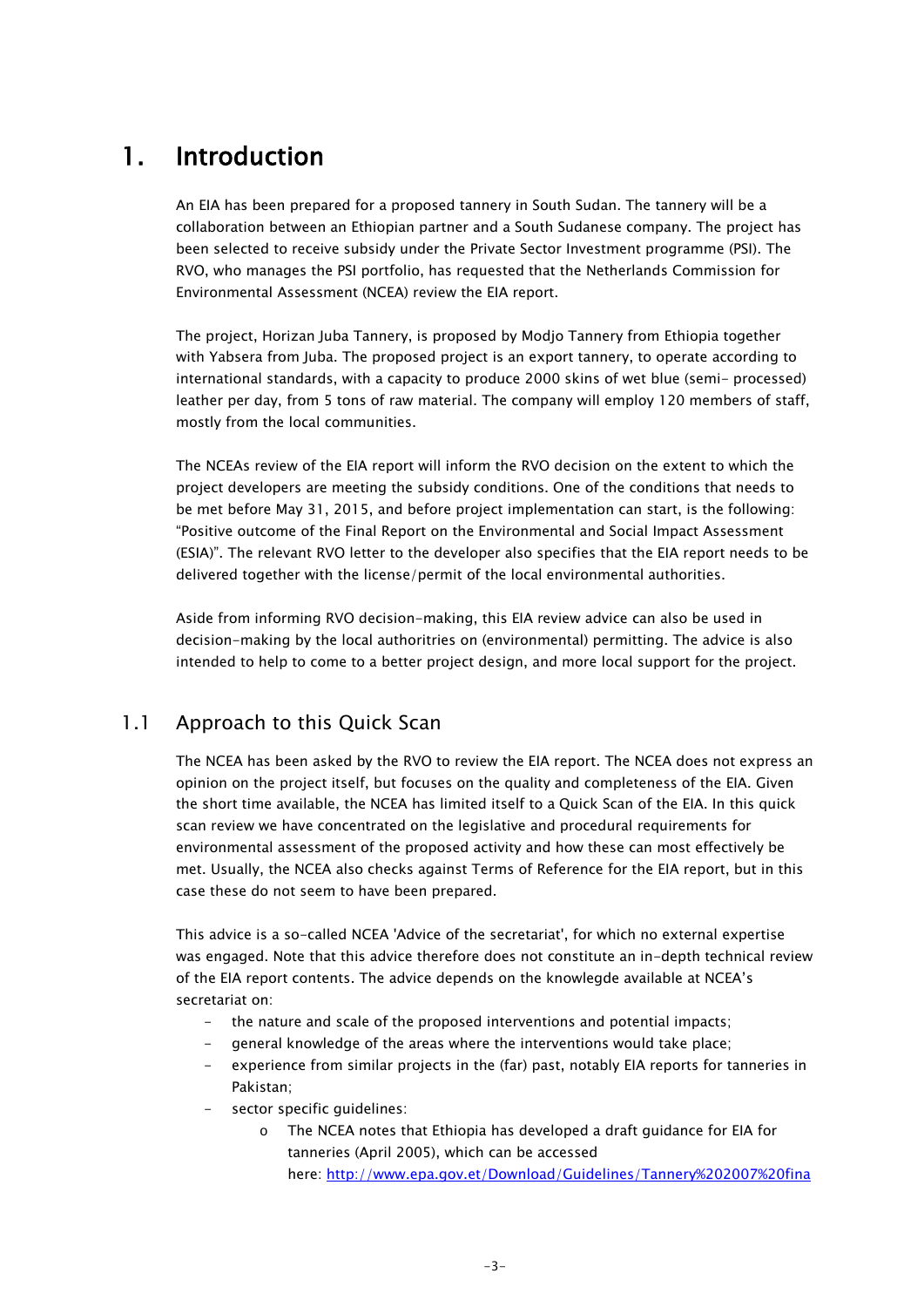**[l.pdf.](http://www.epa.gov.et/Download/Guidelines/Tannery%202007%20final.pdf)** The EIA consultant makes reference to these guidelines in the EIA report as well, and certain flow charts in the EIA report seem to have been copied from these guidelines.

- o The EBRD Sub Sector Environmental & Social Guideline 2014 on Tanneries and Leather Products.
- o The IFC Environmental, Health, and Safety Guidelines 2007 on Tanneries and Leather Finishing.

Making use of the knowledge above, this Quick Scan review gives additional pointers on how sustainability issues and environmental risks can be managed in project implementation. Where shortcomings in the EIA have been identified, the consequences for decision making are assessed and recommendations are given for any supplementary information that may be needed to address these shortcomings.

The EIA report was reviewed as a stand-alone document, meaning that all information necessary for decision making should be contained in the EIA report, without requiring the reader to consult other documentation to complement gaps in information in the EIA itself. The EIA report contained two Annexes: A and B, which the NCEA also looked at.

In the following chapters, we first present our key observations in relation to the national EIA requirements and the technical contents of the EIA report (chapter 2). In chapter 3, we elaborate in more detail how we have come to these conclusions, by providing observations on each chapter of the Horizon Juba tannery EIA report.

### 2. Key observations

#### 2.1 Conformity with national EIA procedure

As far as the NCEA is aware, there is no operational legal system for EIA in South Sudan. In 2010, when Southern Sudan was an autonomous region, the Government of Southern Sudan had started to develop an environmental framework that also contained requirements for the EIA process. The Draft Environmental Policy 2010 of Southern Sudan mentions that environmental management will be decentralized to more local levels of governments. The Draft Environmental Protection Bill of 2010 foresees the establishment of a Southern Sudan Environment Authority. This authority is intended to supervise and coordinate environmental issues in general and to support the Government with the implementation of policies that are related to the environment. Until the Authority is fully established, the duties and functions of the Authority are delegated to the Ministry responsible for environmental issues. These drafts have not yet been approved, however. In 2011, South Sudan became independent. It is unclear to the NCEA if environmental governance has been further developed since then. The EIA system is thus probably still under development and has not yet been legally established.

Moreover, it has to be taken into account that the many of the Policies, Bills and strategic papers available have been principally written with external assistance. They are heavily influenced by "best practices" in policies and strategies in other countries, and may not be practically implementable as they are.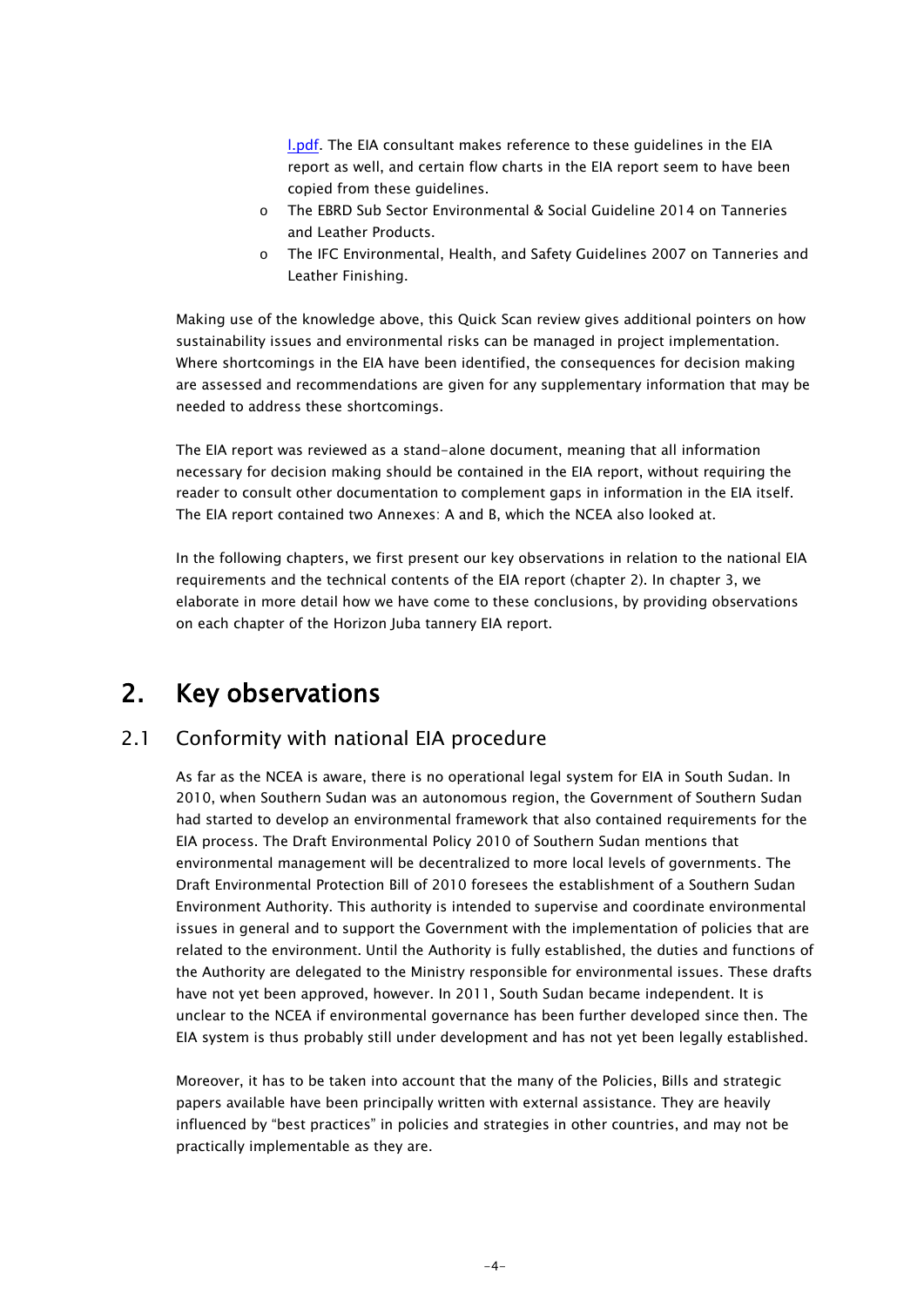■ The NCEA has therefore not been able to perform a check of the tannery EIA report against the South Sudan EIA regulations, and recommends that the EIA consultant and/or developer contact the Ministry of the Environment in Juba to identify the relevant EIA requirements, and provides conclusions on the applicable requirements in the EIA report.

### 2.2 Quality of Technical content

Overall, the EIA report provides a comprehensive description of the impacts associated with a tannery operation such as the one proposed. The report also outlines a series of measures that can be taken to manage the potential negative environmental and social impacts. However, an EIA needs to go further: it should prioritise the most important impacts for the project, in relation to the vulnerabilities of the project location, it should indicate which measures are needed, and how these will be integrated into the project design, and it should specify how any remaining environmental risks will be managed, as part of the day-to-day operation of the project. The current draft of the EIA report for the Horizon tannery does not translate the broader inventory of impacts and measures possible, to a concrete and project specific set of actions that will actually be taken on the ground to address the most pertinent (potential) problems.

Consequently, the NCEA recommends a revision of the EIA report, so that the current draft can be completented with the following (each aspects will be detailed in chapter 3 of this advice).

- The description of the project EIA objectives and the project context, as well as any relevant alternatives (such as alternative locations or technologies) is too limited and needs to be further elaborated.
- The description of the receiving environment where the project will be located is also insufficient, The description in text is too limited, and maps and photos are lacking. A detailed description of the receiving environment is needed, and this section should should identify any specific charactericts that will influence the appreciation of the potential impacts of the project and the relevance of measures.
- The EIA report should also proritise potential impacts in relation to the receiving environment and compare measures that can be implemented to address these impacts. The EIA report needs to be specific about which measures will in fact be implemented and how these measures will be incorporated into the project design. The EIA report also needs to set out what standards these measures are expected to achieve in terms of emmission to air, effluent levels, etc.
- In addition the EIA report currently does not present a clear, measurable environmental monitoring and management approach (environmental management plan and monitoring plan) to track residual impacts and manage day-to-day operational risks.
- Finally, the participatory elements of this EIA appear to be weak. The EIA report does not demonstrate that stakeholder have been consulted (people living near the proposed area, but also South Sudanese governmental stakeholders). The report should include not only an explanation of who has been consulted, but also of how the concerns raised have been taken into account in project design. Lack of such consultation would be a missed opportunity to gather relevant information and to prioritise impacts, but also to raise awareness on, and support for, the project, which is turn may lead to resistance during project implementation.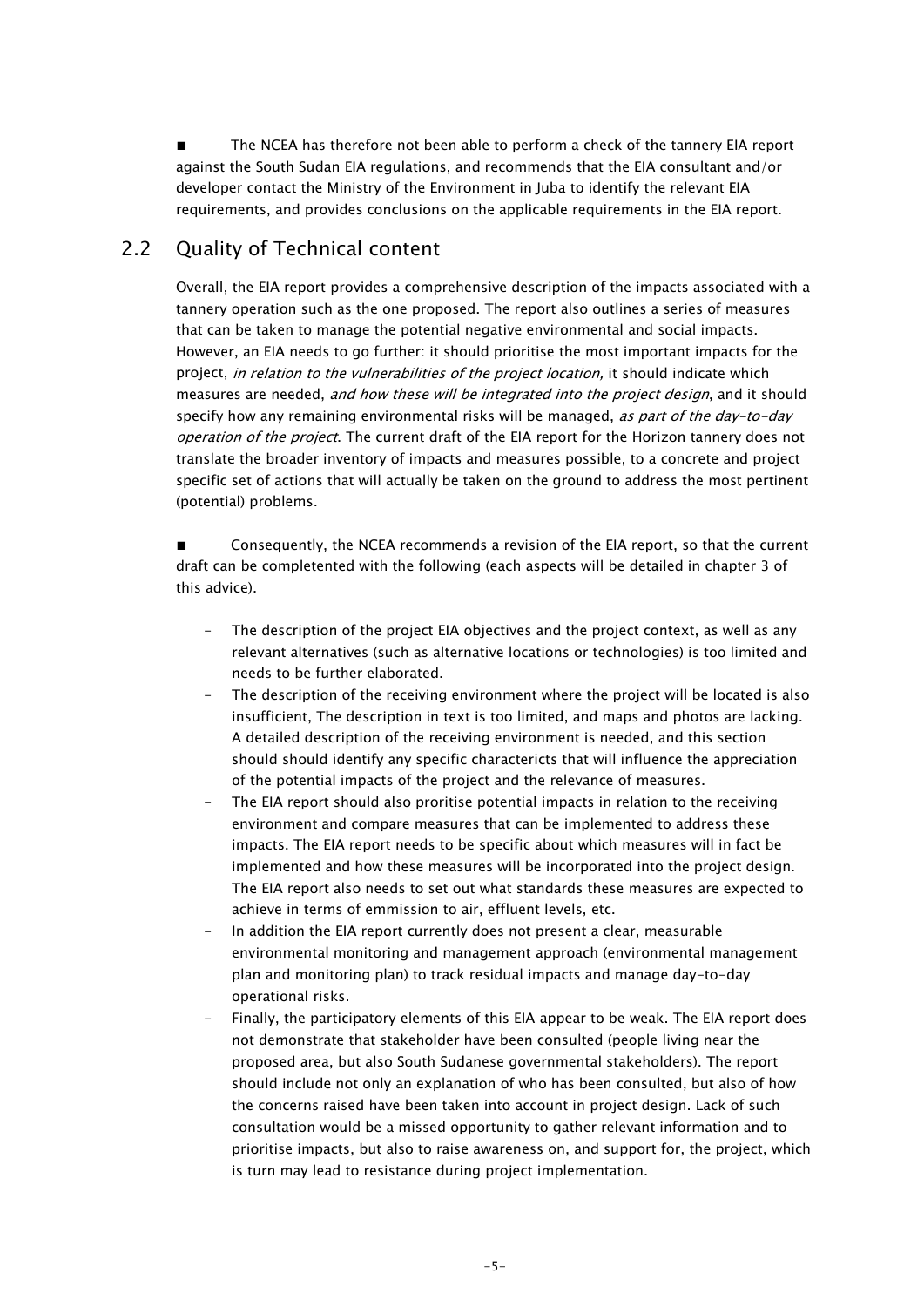# 3. Detailed observations per chapter

The structure of this chapter will follow the structure of the EIA report.

#### 3.1 Background and Introduction

The NCEA has no specific observations on this chapter, but notes that a non-technical summary is lacking.

■ The NCEA recommends to include a non-technical summary that summarizes information that is contained in the report itself, at the very beginning of the report.

#### 3.2 Project description

The EIA report gives a description of the project, including the project activities, objectives and justification. In addition, the different parts of the production process are described, as well as the process inputs and a number of related issues.

Regarding the project context and justification, the NCEA notices that the fact and figures presented in this chapter apply to Africa in general and Ethiopia more specifically. For South Sudan, only estimates are provided. It is also indicated that the tannery will generate an annual income of over 3 mln euro and that the tannery products are intended for export. There is no reference to any agri-processing or other relevant policy of the South Sudanese Government, and how this project fits within the current policy context. There is also no further information on where the market for the tannery products is expected to be, which is is relevant in relation to the transportation movements (and any potential impacts) that the project will generate.

The flow chart on p. 12 makes mentions of 'pigskins', while these are not mentioned in the previous text, where only reference is made to cattle, sheep and goats.

In chapter 5.3, Mitigation and residual impacts, the EIA report states "end of pipe techniques, such as a water treatment plant and incinerator. In a tannery this is absolutely necessary." These 'end of pipe techniques' should not be treated as optional mitigating measures in the report, but should be an integral part of the project description.

Moreover, good practice EIA usually puts specific emphasis on the development of alternatives, requiring a separate chapter with a full description of realistic alternatives, allowing comparison of costs and benefits of each alternative, and associated mitigation measures. If this is not possible, the developer is required to provide an explanation and a justification of the choices made in the EIA. Yet, the NCEA notes there is no information on alternative options to the project. Relevant alternatives to consider would, for example, include comparision of different market options for leather, location alternatives or different processing methodologies.

■ The NCEA recommends a more elaborate description of the project context and alternative options for the project, to such an extent that comparison of alternatives is made possible.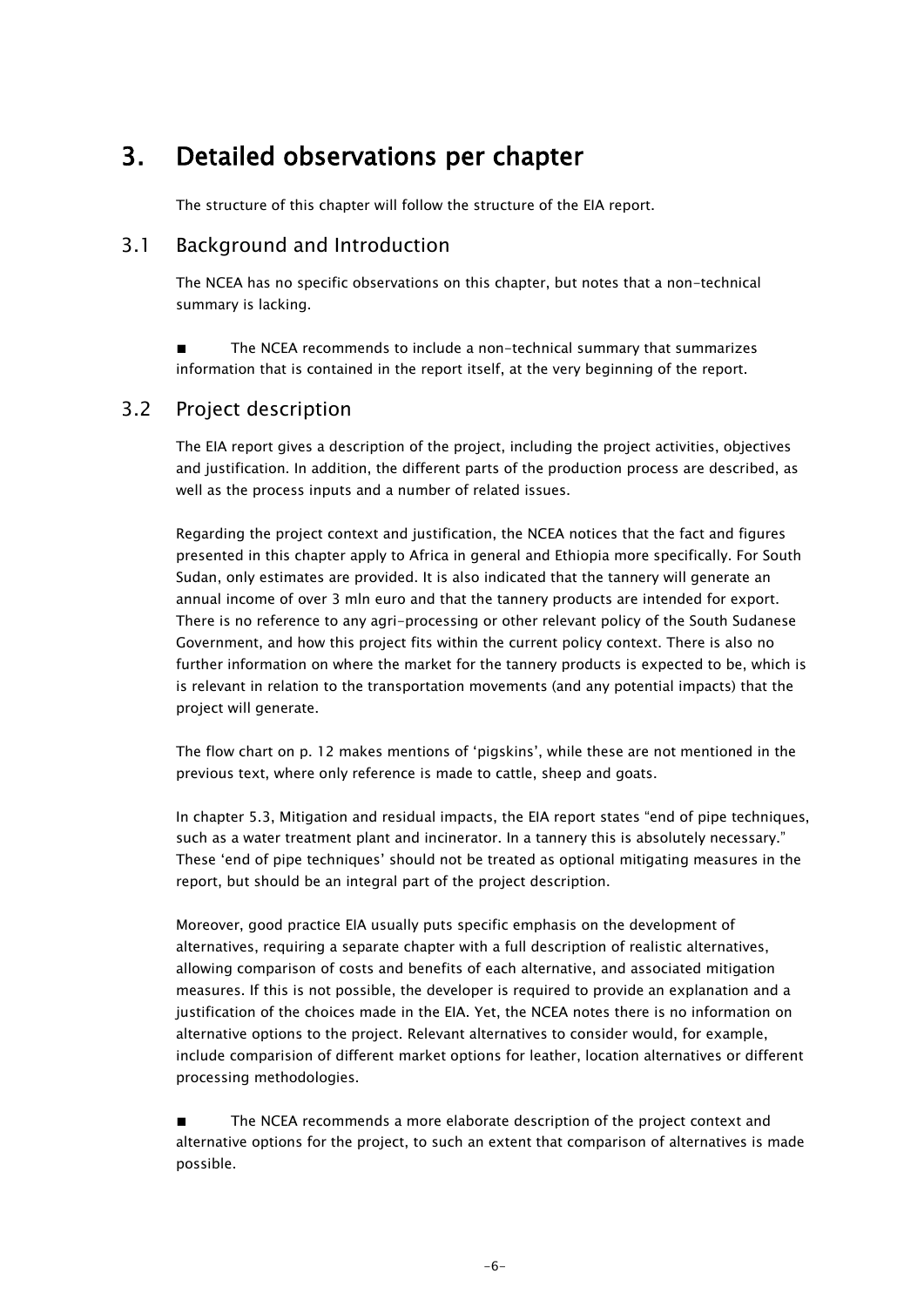■ The NCEA also recommends to include a more complete description of the project activities in the EIA, allowing the reader to fully understand what exactly is being proposed and where. It could be very helpful to also provide a map with the project location, a figure showing project lay-out, including the different project components, as well a some illutrative material, such as photos.

### 3.3 Environmental policy framework

This chapter gives an overview of Ethiopian and US standards, as South Sudanese standards do not exist or do not have the required level of detail. Also reference is made to standards specific to the tannery sector. Paragraph 3.2 on International standards refers to Annex A where emission limits are indicated for countries around the world as a comparison.

Furthermore it is stated that "Modjo Tannery adheres, as one of the first tanneries, to these standards. The Horizion tannery will as well abide by the same standards if not better". This is of course a laudable intention, but there is currently little information on how these standards will be met through project design as wel as day-to-day management, and what mechanisms are in place to ensure that these standards are indeed met. This chapter also does not provide any information on the institutional framework, of which environmental enforcement would be part. Even though, the introduction of the EIA report states that one of the objectives of the EIA report would be to "assess institutional requirements for monitoring and management".

■ The NCEA recommends that the proponent specify exactly which standards will be met by the project, as well as provide information on the mechanisms in place to ensure that these standards are met, including agencies within the South Sudanese government responsible for checking whether standards are adhered to. The NCEA would like to draw attention to the standards provided in the IFC Environmental, Health, and Safety Guidelines for Tanning and Leather finishing.

#### 3.4 Current Environment - Baseline information

The current description is very limited. It is not even 2 pages. The sections very briefly describes the existing bio-physical and socio-cultural aspects of the project area. It is said that this was done making use of on-site survey, literature review and existing data bases. However, there is no reference to these sources, nor is there evidence of on-site verification (e.g. through photos of the area or names of people living in the neighbourhood that have been consulted). A map of the area is lacking.

The NCEA also notices that the report states that "It is advised to analyze the river water and the soil in advance of the construction process and use these as baseline for further monitoring during the time span of the project". This is exactly the kind of information that the EIA report should provide! There is no information on important characteristics of the projects area, such as the land tenure situation, or the existence of any protected areas near or on the project site. More information is also needed on any aspects of the project location that might affect the relevance of risks that are typical to tanneries. For example: are there any groundwater bodies, which may be susceptible to impact from accidental spillage of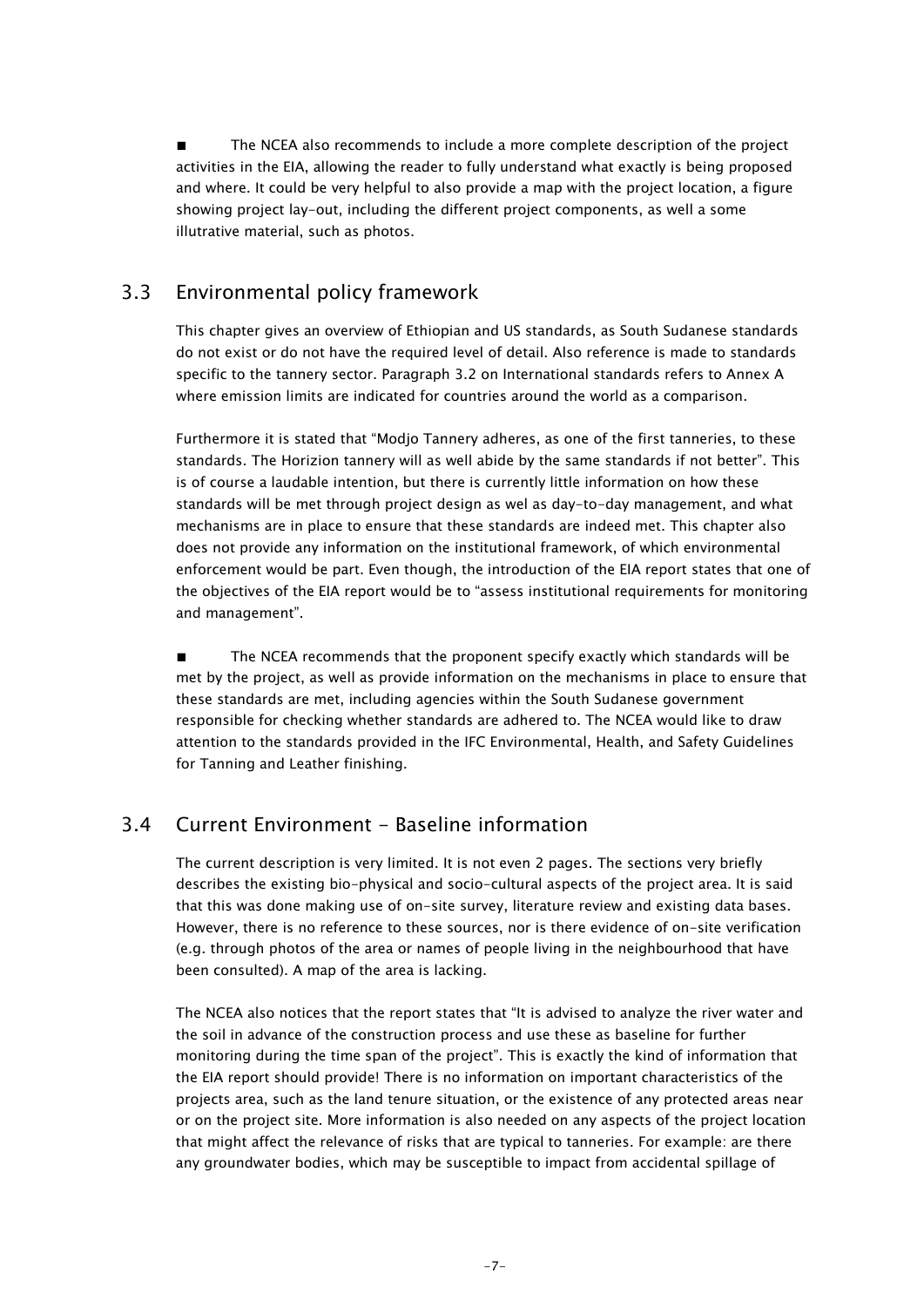contaminants? Or: are there fish species (and/or human consuption of these fish) in the nearby river that would be at risk from pollutants in the treated wastewater of the tannery?

A clear identification of stakeholders, and an explanation of their interest in the project, is also lacking. This is especially important as the project aims to provide employment to many people. How might this affect current livelihoods? Will there be any negative unwanted impacts on gender-equality, for instance?

■ The NCEA recommends a revision of this chapter on baseline environmental and social conditions along the lines of the above observations. Specific attention will need to be paid to the verifiability of the information. The guidelines of the EBRD or the IFC on the environmental and social management of impacts of tanneries could be informative in identifying the relevant factors to describe in the baseline.

#### 3.5 Impacts, mitigation and residual impacts

#### Impacts during the construction phase

The EIA report states that 'some part of land wil be permanently taken from its previous function. It is critical no third parties have a negative impact from that'. The function of the EIA report is precisely to assess whether or not third parties are affected or not, currently this information is not provided.

#### Impacts during operational phase

This paragraph describes all major and minor impacts and states these are significant if no mitigation measures will be taken. Diagram 5.2.A. summarizes the environmental impacts of the tannery in a flow chart. It is stated here that the post tanning and finishing parts of the process are not anticipated in Juba.

#### Mitigation and residual impacts

This section addresses measures for both mitigating (i.e. avoidance, reduction or elimination) of the identified negative environmental impacts of the proposed Horizon project. It also indicates the remaining (residual) impacts. However, currently these are presented as suggestions and options to choose from. It is also stated that "some measures are part of or fall entirely within the project scope, and can be executed directly by the project promoter during the design, construction/erection and production stages of the project programme". Again, this statement is rather noncommittal, and does not clarify which measures will in fact be taken.

However, some the suggested measures on the list are absolutely necessary, like for instance the end-of pipe techniques, such as the water treatment plant and the incinerator: "The last resort to minimize impact and comply with regulations are end of pipe techniques. In a tannery this is absolutely necessary because all earlier mentioned measures can not avoid remaining problems".

It remains therefore unclear which options of the long list of suggestions will be executed by the project developer, and what the cost implications are. Good practice EIA follows a certain logical build-up of the heart of the EIA report: 1) identification of impacts, 2) assessment of the importance of impacts, 3) measures to mitigate impacts, 4) an environmental and social management plan. The current EIA report lacks step 2) and 4).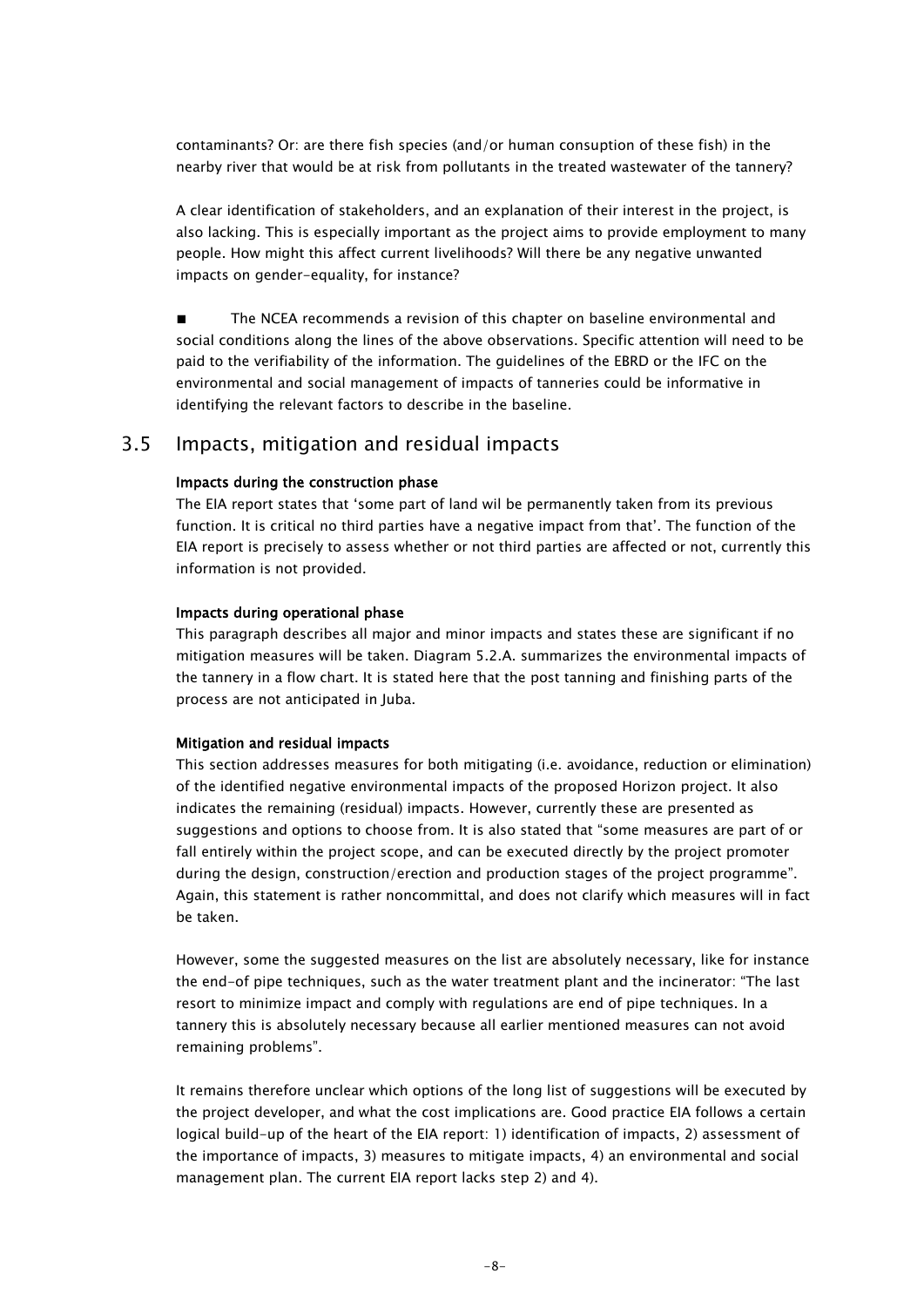The NCEA recommends to provide additional information on impacts in this EIA report, as follows:

- for the construction phase: include information showing consultation with authorities and other stakeholders to make sure that current land use will not be negatively affected by the projet. The suggested environmental protection measures should include budget and resonsibilites;
- continue with a chapter for the operational phase, containing a step by step assessment of each of the identified impacts. This chapter should end with a summary table providing an overview of identified impacts ánd their importance;
- finally, include a chapter identifiying mitigation measures to implement for each of the impacts. Again, conclude this chapter with a summary table that gives an easy overview of impacts, their importance and ways to mitigate them, and the effectiveness of the mitigation (e.g, for effluents: the load in mg/l per pollutant after mitigation, as compared to the standard adhered to). Distinguish between measures which are absolutely necessary and measures which are optional, including their cost implications and responsibilities.
- special attention is needed for the proponents proposal to include incineration of solid waste as mitigating measure. Sludge and solid waste from skin handling after tanning contain trivalent chromium that, upon incineration, can transform to carcinogenous hexavalent chromium. For sludge, the EIA proposes chrome recovery through pretreatment with phosphoric acids and recycling in a chrome recycler or immobilisation in cement. The EIA does not describe the potential impact of chrome emissions of the proposed incineration of solid waste streams from skin handling after tanning (> 1000 kg of waste per day). This emission should be described, including its dispersion, numbers of exposed persons and potential health impact. The EIA should propose mitigating measures for this potential impact, assess their effectiveness and any possible residual impacs.

#### 3.6 Management and monitoring

This chapter states that proper (environmental) management and monitoring structures are crucial to clean and sustainable production as well as economical operations. The report states: "We advice to put in place a management and monitoring structure in the same way as in Modjo Tannery. Not only capable staff is available, also experience is gained by operating this system".

The EIA report correctly emphasizes the need for environmental management and monitoring and provides some suggestions for the contents of these plans. However, these seem to be copied from the Modjo Tannery and consequently not specifically tailored to the most important impacts and management thereof for the new tannery in South Sudan. The monitoring plan does mention what needs to be monitored and how, but is not specific regarding frequency, duration, timing, costs, required capacity, responsible persons for monitoring and what should be done in case standards are not met. Monitoring is also is presented as an in-house activity and no mention is made of any role for South Sudanese government in this.